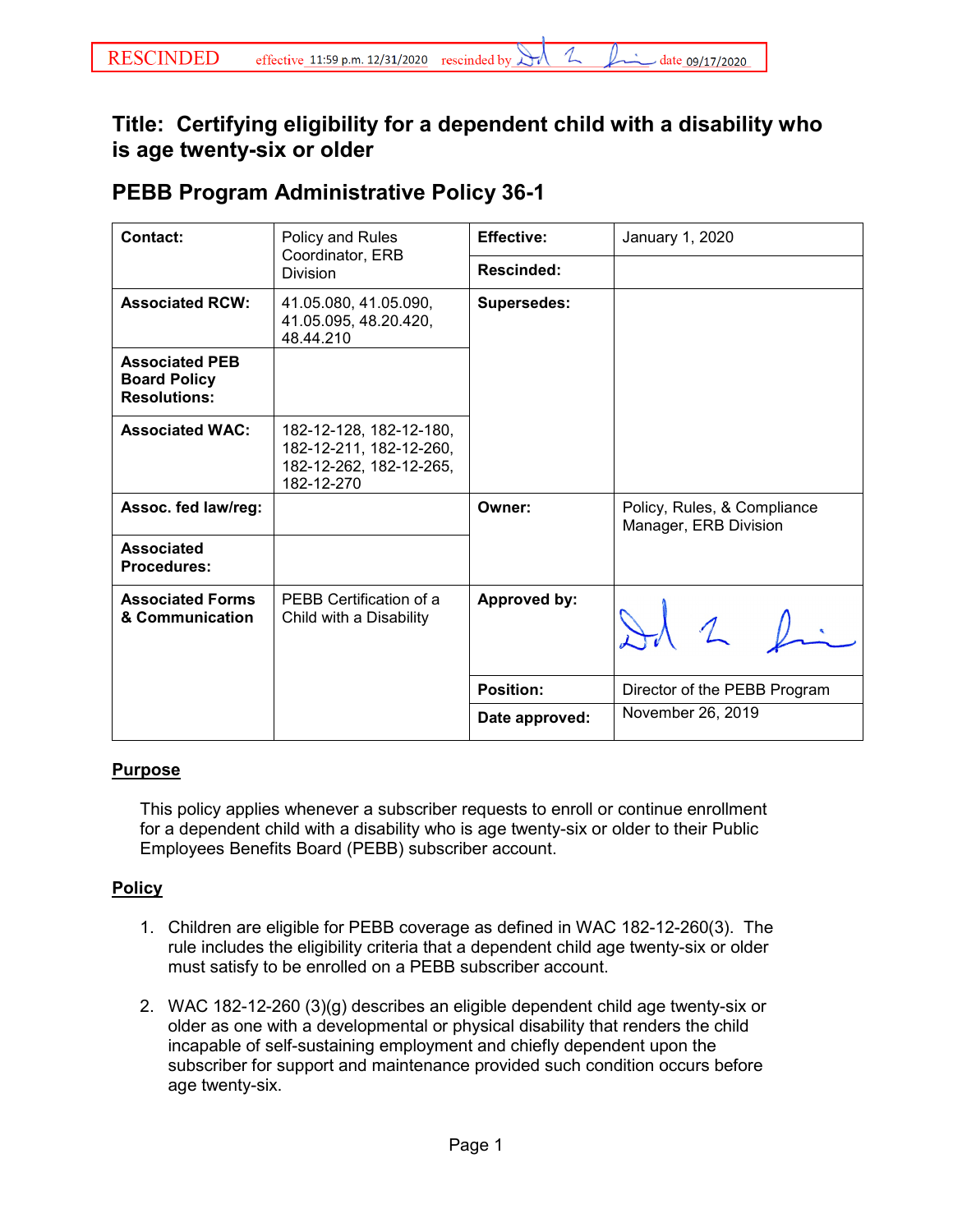- 3. The PEBB Program must verify the eligibility of a dependent child age twenty-six or older with a disability. The PEBB Program will receive input from the subscriber's medical plan for the clinical review portion of the certification.
- 4. When a subscriber is enrolling a dependent child age twenty-six or older as a disabled dependent, the following requirements apply:
	- a. If the dependent is already enrolled in PEBB benefits and is turning age twenty-six, the completed PEBB Certification of a Child with a Disability form must be received according to Table 36-1 by the following organizations:
		- i. For medical enrollment, send the form to the subscriber's medical plan; or
		- ii. For dental enrollment, send the form to the PEBB Program.
	- b. If the dependent is age twenty-six or older and is being enrolled in PEBB benefits for the first time, the subscriber must complete the PEBB Certification of a Child with a Disability form and documentation to support the request to add a dependent child age twenty-six or older with a disability on their insurance coverage. This documentation must be received according to Table 36-1 by the following organizations:
		- i. For medical enrollment, send the form to the subscriber's medical plan; or
		- ii. For dental enrollment, send the form to the PEBB Program.
	- c. If the dependent has already been certified by the PEBB Program as a dependent child age twenty-six or older with a disability, and is being recertified by the PEBB Program, the completed PEBB Certification of a Child with a Disability form must be received by the last day of the month in which the child's certification is scheduled to end. The documentation should be sent to the following:
		- i. For medical enrollment, send the form to the subscriber's medical plan; or
		- ii. For dental enrollment, send the form to the PEBB Program.
	- d. If you are a subscriber moving from a School Employees Benefits Board (SEBB) benefits to a PEBB benefits with a disabled dependent:
		- i. If the subscriber's disabled dependent is currently enrolled in benefits through the SEBB Program, you are not required to recertify until your current certification issued, while you were enrolled in SEBB benefits expires.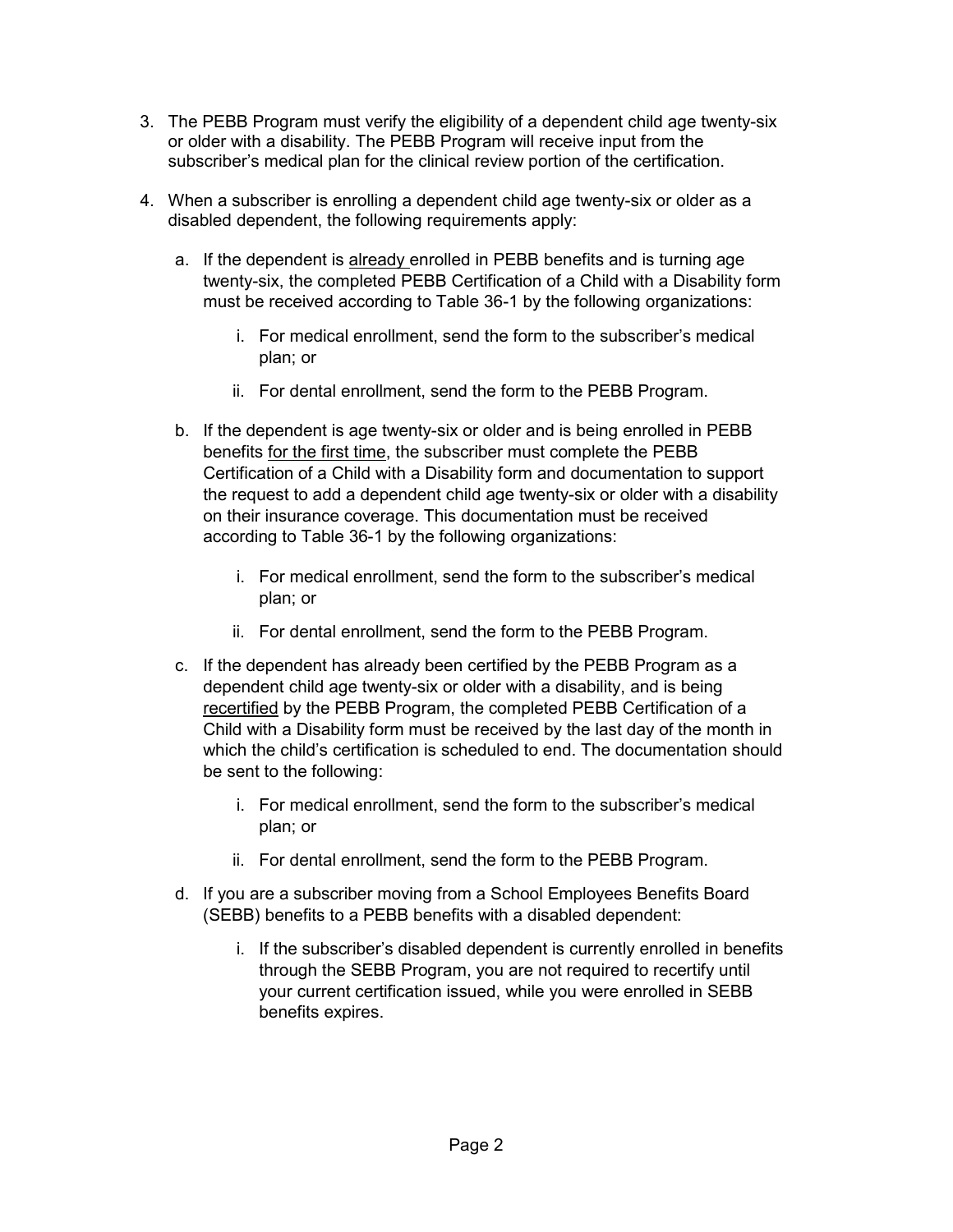| <b>Disabled Dependent Certification Timeline table</b>                                                                                                                                                                                      |                                                                                                                                                                                                 |  |  |
|---------------------------------------------------------------------------------------------------------------------------------------------------------------------------------------------------------------------------------------------|-------------------------------------------------------------------------------------------------------------------------------------------------------------------------------------------------|--|--|
| <b>ENROLLMENT EVENT</b>                                                                                                                                                                                                                     | <b>ENROLLMENT TIME LIMIT</b>                                                                                                                                                                    |  |  |
| New employee enrolling a disabled<br>dependent child age 26 or older with a<br>disability                                                                                                                                                   | No later than 31 days after the<br>employee becomes eligible                                                                                                                                    |  |  |
| <b>SEBB benefits to PEBB benefits</b>                                                                                                                                                                                                       | If the subscriber's disabled<br>dependent is currently certified<br>and enrolled in SEBB benefits,<br>no recertification is needed until<br>current certification's expiration<br>date.         |  |  |
| <b>New continuation coverage</b><br>subscriber enrolling a disabled<br>dependent age 26 or older with a<br>disability                                                                                                                       | No later than 60 days from the<br>date the employee's PEBB<br>health plan coverage ended or<br>from the postmark date on the<br>election notice sent by the PEBB<br>Program; whichever is later |  |  |
| <b>New retiree</b> enrolling a disabled<br>dependent age 26 or older with a<br>disability                                                                                                                                                   | No later than 60 days after the<br>employee's employer-paid<br>coverage, COBRA coverage, or<br>continuation coverage ends                                                                       |  |  |
| <b>Elected and full-time appointed</b><br>official of the legislative or executive<br>branch of state government enrolling<br>in PEBB retiree insurance coverage<br>and enrolling a disabled dependent<br>age 26 or older with a disability | No later than 60 days after the<br>official leaves public office                                                                                                                                |  |  |
| New survivor of an elected and full-<br>time appointed official of the<br>legislative and executive branch of<br>state government enrolling a disabled<br>dependent age 26 or older with a<br>disability                                    | No later than 60 days after the<br>later of the date of the official's<br>death or the date the survivor's<br>PEBB insurance coverage ends.                                                     |  |  |
| New survivor of emergency service<br>personnel killed in the line of duty<br>enrolling a disabled dependent age 26<br>or older with a disability                                                                                            | No later than 180 days after the<br>later of the dates described in<br>WAC 182-12-250(5).                                                                                                       |  |  |
| New survivor of an eligible employee<br>or school employee described in                                                                                                                                                                     | No later than 60 days after the<br>later of the date of the                                                                                                                                     |  |  |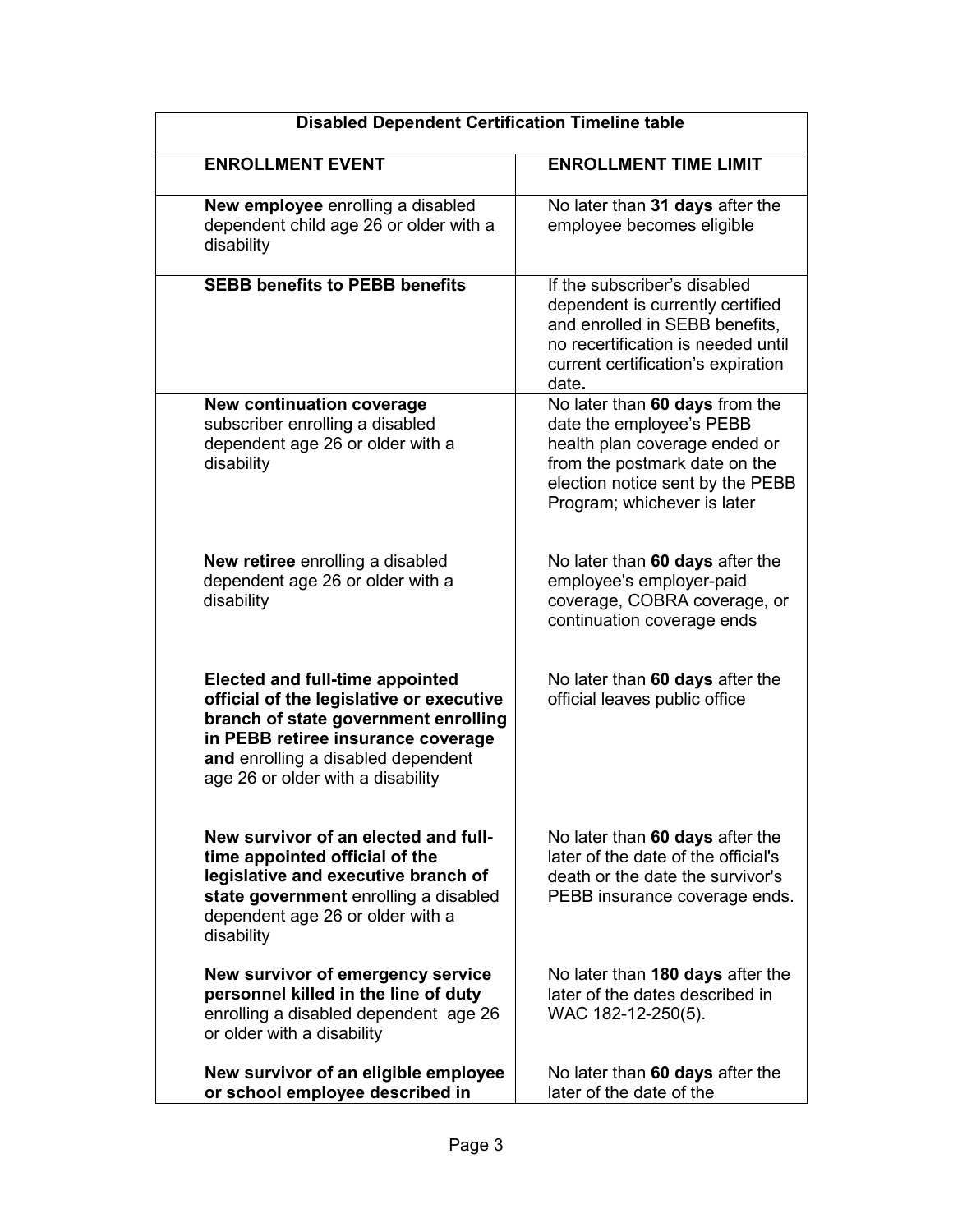| <b>Disabled Dependent Certification Timeline table</b>                                                                                                                             |                                                                                                                                               |  |  |
|------------------------------------------------------------------------------------------------------------------------------------------------------------------------------------|-----------------------------------------------------------------------------------------------------------------------------------------------|--|--|
| <b>ENROLLMENT EVENT</b>                                                                                                                                                            | <b>ENROLLMENT TIME LIMIT</b>                                                                                                                  |  |  |
| WAC 182-12-265 enrolling a disabled<br>dependent age 26 or older with a<br>disability                                                                                              | employee's death or the date the<br>survivor's PEBB, SEBB, or<br>Washington state educational<br>service district insurance<br>coverage ends. |  |  |
| New survivor of eligible retiree<br>described in WAC 182-12-265<br>enrolling a disabled dependent age 26<br>or older with a disability                                             | No later than 60 days after the<br>retiree's death.                                                                                           |  |  |
| <b>Current subscriber requesting</b><br>continued enrollment for a dependent<br>when the dependent reaches the<br>limiting age for a child (26th birthday)                         | No later than 60 days after the<br>disabled dependent turns age 26                                                                            |  |  |
| New employee or current subscriber<br>requesting enrollment of a dependent<br>age 26 or older based on disability<br>during open enrollment                                        | The last day of the annual open<br>enrollment period                                                                                          |  |  |
| <b>Current subscriber requesting</b><br>enrollment of a dependent child age 26<br>or older based on disability during a<br>qualifying event under special open<br>enrollment rules | No later than 60 days after the<br>event that creates the special<br>open enrollment                                                          |  |  |
| Recertification of a dependent child<br>currently enrolled as a dependent with<br>a disability                                                                                     | The last day of the month in<br>which the child's certification by<br>the PEBB Program is scheduled<br>to end.                                |  |  |

- Table 36-1
- 5. The PEBB Program determines whether a dependent meets the requirements for enrollment as a dependent child age twenty-six or older with a disability based on the following:
	- a. The dependent has a developmental or physical disability, present before the age of twenty-six, that renders them incapable of self-sustaining employment; and
	- b. The dependent is chiefly dependent upon the subscriber for support and maintenance.
- 6. The PEBB Program will periodically verify the eligibility of a dependent child age twenty-six or older with a disability, but no more frequently than annually after the